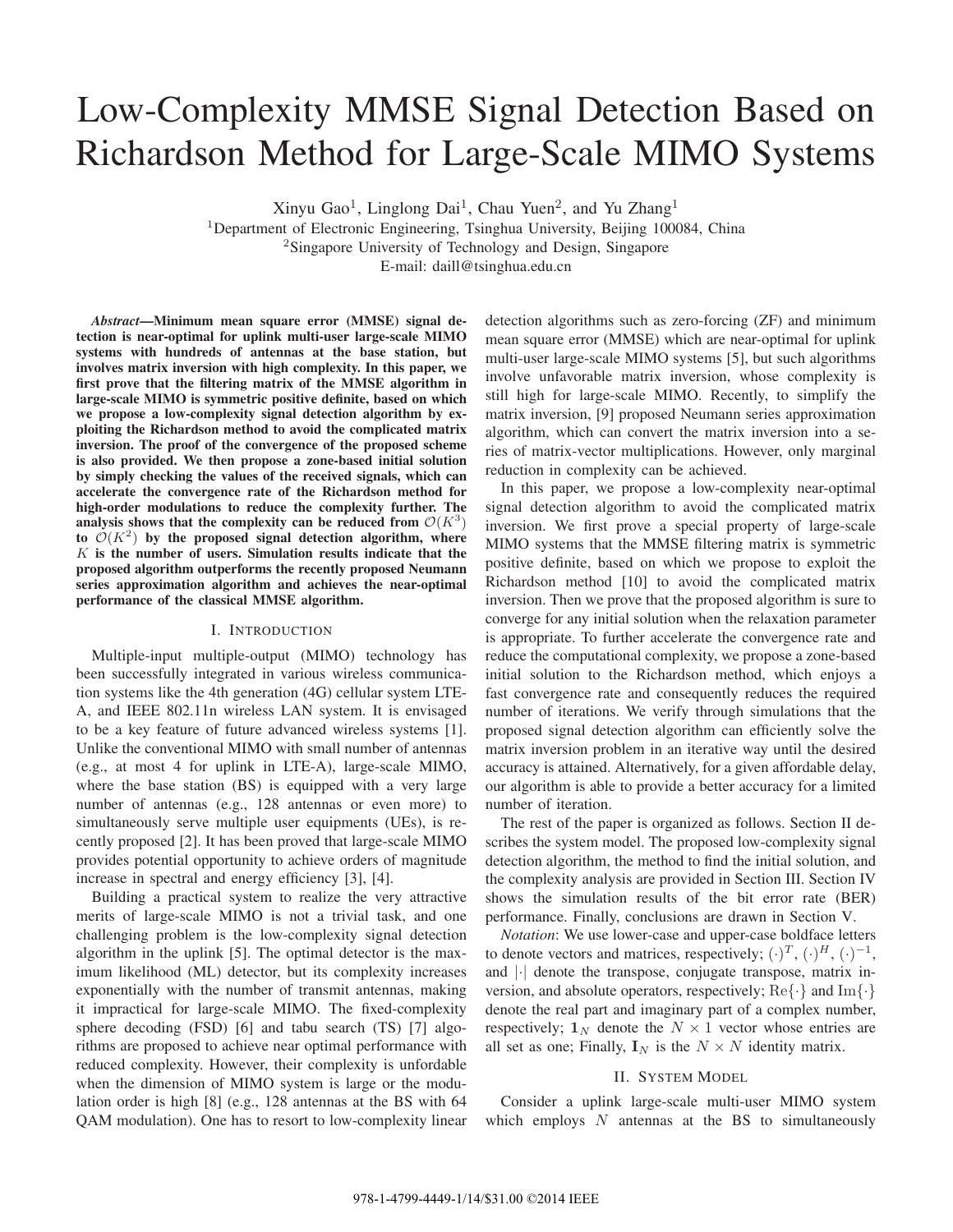serve K single-antenna UEs  $[2]$ ,  $[3]$ ,  $[5]$ . For large-scale MIMO, we usually have  $N \gg K$ , e.g.,  $N = 128$  and  $K = 16$ was considered in [5]. The encoded bits are modulated by taking symbols from a set of constellation alphabet Q, e.g., quadrature amplitude modulation (QAM). Let  $s_c \in Q$  denote the  $K \times 1$  transmitted signal vector of complex values and  $\mathbf{H}_c \in \mathbb{C}^{N \times K}$  denote the flat Rayleigh fading channel matrix, whose entries are assume to be independently and identically distributed (i.i.d.) with zero mean and unit variance [3]. Then the  $N \times 1$  received signal vector  $y_c$  at the BS can be represented by

$$
\mathbf{y}_c = \mathbf{H}_c \mathbf{s}_c + \mathbf{n}_c,\tag{1}
$$

where  $n_c$  is a  $N \times 1$  zero-mean additive white Gaussian noise (AWGN) vector each entry of which has the variance  $\sigma^2$ .

For signal detection, the complex-valued system model (1) can be also directly converted to a corresponding real-valued system model

$$
y = Hs + n,\t(2)
$$

where  $y = [Re{y_c}]$   $Im{y_c}]^T$  is the  $2N \times 1$  real-valued received signal vector, accordingly  $\mathbf{s} = [\text{Re}\{\mathbf{s}_c\} \quad \text{Im}\{\mathbf{s}_c\}]^T$ ,  $\mathbf{n} = [\text{Re}\{\mathbf{n}_c\} \quad \text{Im}\{\mathbf{n}_c\}]^T$ , and

$$
\mathbf{H} = \begin{bmatrix} \text{Re}\{\mathbf{H}_c\} & -\text{Im}\{\mathbf{H}_c\} \\ \text{Im}\{\mathbf{H}_c\} & \text{Re}\{\mathbf{H}_c\} \end{bmatrix}_{2N \times 2K}.
$$
 (3)

The task of multi-user signal detection at the BS is to estimate the transmitted signal vector **s** from the received signal vector **y**. Note that the channel matrix **H** can be usually achieved by time-domain and/or frequency-domain training pilots [11] [12]. It has been proved that minimum mean-square error (MMSE) linear detection algorithm is near-optimal for uplink multi-user large-scale MIMO systems [5], and the estimate of the transmitted signal vector  $\hat{s}$  coming from K different users can be achieved by

$$
\hat{\mathbf{s}} = (\mathbf{H}^H \mathbf{H} + \sigma^2 \mathbf{I}_{2K})^{-1} \mathbf{H}^H \mathbf{y} = \mathbf{W}^{-1} \hat{\mathbf{y}},
$$
 (4)

where

$$
\hat{\mathbf{y}} = \mathbf{H}^H \mathbf{y},\tag{5}
$$

can be interpreted as the matched-filter output of **y**, and the MMSE filtering matrix **W** is denoted by

$$
\mathbf{W} = \mathbf{G} + \sigma^2 \mathbf{I}_{2K},\tag{6}
$$

where  $G = H<sup>H</sup>H$  denotes the Gram matrix. Note that the direct computation of the matrix inversion **W**−<sup>1</sup> requires high complexity of  $\mathcal{O}(K^3)$ .

## III. LOW-COMPLEXITY SIGNAL DETECTION FOR UPLINK LARGE-SCALE MIMO

In this section, we first prove that the MMSE filtering matrix in large-scale MIMO systems is symmetric positive definite, based on which we propose a low-complexity signal detection algorithm using Richardson method without matrix inversion, together with the convergence proof. We then propose a zonebased initial solution to the Richardson method, which can accelerate the convergence rate for high-order modulations. Finally, we provide the complexity analysis of the proposed algorithm.

## *A. Signal detection based on Richardson method*

**Lemma 1**. *For signal detection in uplink large-scale MIMO systems, the MMSE filtering matrix* **W** *is symmetric positive definite*.

*Proof:* For uplink large-scale MIMO systems where  $N \gg K$ , the real-valued channel matrix **H** has full column rank [5] (e.g., rank  $(H) = 2K$ ). Then the equation  $Hq = 0$ has an unique solution, i.e., **q** is the  $2K \times 1$  zero vector. Thus, for any arbitrary  $2K \times 1$  non-zero vector **r**, we have

$$
(\mathbf{H}\mathbf{r})^H \mathbf{H}\mathbf{r} = \mathbf{r}^H (\mathbf{H}^H \mathbf{H})\mathbf{r} = \mathbf{r}^H \mathbf{G}\mathbf{r} > 0,
$$
 (7)

which indicates the Gram matrix  $G = H<sup>H</sup>H$  is positive definite. In addition, as we have

$$
\mathbf{G}^H = (\mathbf{H}^H \mathbf{H})^H = \mathbf{G},\tag{8}
$$

so **G** is symmetric. Therefore, the Gram matrix **G** is symmetric positive definite.

Finally, as the noise variance  $\sigma^2$  is positive, we can conclude that the MMSE filtering matrix  $\mathbf{W} = \mathbf{G} + \sigma^2 \mathbf{I}_{2K}$  is symmetric positive definite, too.

The special property that the MMSE filtering matrix **W** in uplink large-scale MIMO systems is symmetric positive definite inspires us to exploit the Richardson method to efficiently solve (4) in an inversion-less way. The Richardson method is used to solve N-dimension linear equation formulated as

$$
Ax = b,\t\t(9)
$$

where **A** is the symmetric positive definite matrix, **x** is the  $N \times 1$  solution vector, and **b** is the  $N \times 1$  measurement vector. The Richardson iteration can be described as [10]

$$
\mathbf{x}^{(i+1)} = \mathbf{x}^{(i)} + w(\mathbf{b} - \mathbf{A}\mathbf{x}^{(i)}), \quad i = 0, 1, 2, \cdots \tag{10}
$$

where the superscript  $i$  denotes the number of iterations, and w represents the relaxation parameter.

Since **W** is symmetric positive definite as proved above, we can exploit the Richardson method to estimate the transmitted signal vector **ˆs** without matrix inversion as below

$$
\mathbf{s}^{(i+1)} = \mathbf{s}^{(i)} + w(\hat{\mathbf{y}} - \mathbf{W}\mathbf{s}^{(i)}), \quad i = 0, 1, 2, \cdots \tag{11}
$$

where  $s^{(0)}$  denotes the initial solution, which will be addressed in detail later in Section III-B. The relaxation parameter  $w$  in (10) plays an important role in convergence of the Richardson method, and next we will prove that the Richardson method is sure to converge for any initial solution when the relaxation parameter  $w$  is appropriately set.

**Lemma 2.** For the N-dimension linear equation  $Ax = b$ , *the necessary and sufficient conditions for convergence of Richardson method is that the relaxation parameter satisfies*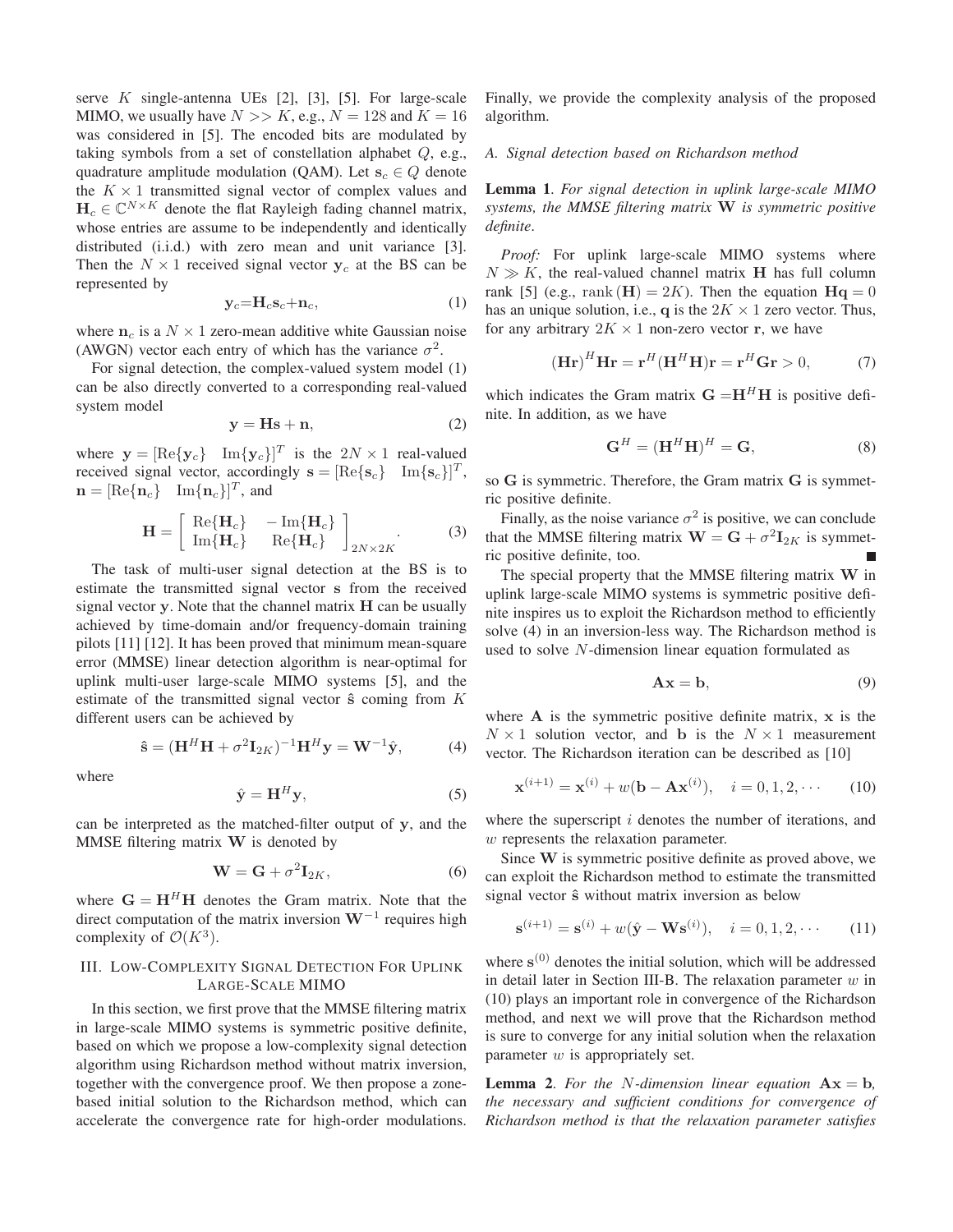$0 < w < 2/\lambda_1$ , where  $\lambda_1$  is the largest eigenvalue of the *symmetric positive definite matrix* **A**.

*Proof:* We define  $D = I_N - wA$  and  $c = wb$ , where D is the iteration matrix. Then the Richardson iteration (10) can be rewritten as

$$
\mathbf{x}^{(i+1)} = \mathbf{D}\mathbf{x}^{(i)} + \mathbf{c}, \quad i = 0, 1, 2, \cdots \tag{12}
$$

The spectral radius of iteration matrix **D** is the nonnegative number  $\rho(\mathbf{D}) = \max_{1 \leq n \leq N} |\mu_n(\mathbf{D})|$ , where  $\mu_n(\mathbf{D})$  denotes the nth eigenvalue of  $\overline{D}$ , and the necessary and sufficient conditions for the convergence of (12) is that the spectral radius should satisfies [9, Theorem 7.2.2]

$$
\rho(\mathbf{D}) = \max_{1 \le n \le N} |\mu_n(\mathbf{D})| < 1. \tag{13}
$$

For simplicity but without loss of generality, we use  $\lambda_1 \geq \lambda_2 \geq \cdots \geq \lambda_N > 0$  to denote the N eigenvalues of the symmetric positive definite matrix **A**, where  $\lambda_1$  is the largest one. Because of  $D = I_N - wA$ , we have

$$
\mu_n(\mathbf{D}) = 1 - w\lambda_n,\tag{14}
$$

where  $\lambda_n$  denotes the *n*th eigenvalue of **A**. Substituting (14) into (13), we have

$$
0 < w < 2/\lambda_1. \tag{15}
$$

It is clear from (15) that when the relaxation parameter w is appropriately set after the channel matrix **H** has been obtained (thus **W** in (4), or equivalently **A** above) through frequency-domain and/or time-domain training pilots in largescale MIMO systems [11] [12], the convergence of Richardson method can be guaranteed.

#### *B. Zone-based initial solution*

The last task in the Richardson method is to determine the initial solution, which is usually set as a zero vector [10]. Although the initial solution doesn't influence the convergence, it plays an important role in the convergence rate and affects both computational complexity and estimation performance when the number of iterations is limited. In this part, we propose a zone-based initial solution with low complexity, which can be used for high order constellations.

**Lemma 3**. *For uplink large-scale MIMO systems, we always have*  $\hat{s}_i \hat{y}_i > 0$ , where  $\hat{s}_i$  *and*  $\hat{y}_i$  *denote the ith element of*  $\hat{s}$ *and* **y**ˆ*, respectively.*

*Proof:* Let  $W_{ij}^{-1}$  denote the *i*th row and *j*th column element of  $W^{-1}$ , then according to (4) we have

$$
\hat{s}_i \hat{y}_i = \left( \sum_{j=1}^{2K} W_{ij}^{-1} \hat{y}_j \right) \hat{y}_i.
$$
 (16)

Based on the fact that the MMSE filtering matrix **W** in largescale MIMO systems is diagonally dominant [5],  $W^{-1}$  is also diagonally dominant. Additionally, as we have proved that **W** is symmetric positive definite in **Lemma 1**, the **Input**: 1) The number of non-overlapped zones  $Z$ ;

2) The cardinality of the real constellation  $|Q|$ ; 3)  $\hat{y}_i$ , the *i*th element of matched-filter output  $\hat{y}$  in (5).

**Output**:  $s_i^{(0)}$ , the *i*th element of initial solution  $\mathbf{s}^{(0)}$ . **If**  $\hat{y}_i > 0$ 

- 1) Calculate  $Z/2 1$  boundary values
- $z = 2n |Q| / Z, n = 1, 2, \dots, Z/2 1;$
- 2) Use (18) to decide which zone  $\hat{s}_i$  belongs to, e.g.,  $\hat{s}_i \subset [2n|Q]/Z, 2(n+1)|Q|/Z];$
- 3) Locate  $s_i^{(0)}$  at the center of this specific zone. **else if**  $\hat{y}_i < 0$ 
	- 1) Calculate  $Z/2 1$  boundary values  $z = -2n |Q| / Z, n = 1, 2, \cdots, Z/2 - 1;$
	- 2) Use (18) to decide which zone  $\hat{s}_i$  belongs to, e.g.,  $\hat{s}_i$  ⊂ [-2(n + 1)|Q| /Z, -2n |Q| /Z];
- 3) Locate  $s_i^{(0)}$  at the center of this specific zone. **else**

 $s_i^{(0)} = 0.$ **end**

**Algorithm 1**: Zone-based initial solution

diagonal entries of  $W^{-1}$  are all positive. Thus, (16) can be approximated as

$$
\hat{s}_i \hat{y}_i = \left(\sum_{j=1}^{2K} W_{ij}^{-1} \hat{y}_j\right) \hat{y}_i \approx W_{ii}^{-1} \hat{y}_i \hat{y}_i > 0. \tag{17}
$$

**Lemma 3** implies that we can simply determine the sign of  $\hat{s}_i$  according to  $\hat{y}_i$ . Based on that, we can further narrow the potential range of the initial solution  $s^{(0)}$  in (11). For example, we can calculate

$$
\tilde{\mathbf{y}} = \hat{\mathbf{y}} - \mathbf{W} \times (\underbrace{z, z, \cdots, z}_{2K})^T, \tag{18}
$$

where  $z$  is a constant integer, and then we can decide whether  $\hat{s}_i$  is larger than z or not according to  $\tilde{y}_i$  (the *i*th element of  $\tilde{y}$ ). This inspires us come to the idea of zone-based initial solution by selecting several different z's to divide the potential range of the initial solution into multiple non-overlapped zones, then we can determine the initial solution  $s^{(0)}$  belongs to which specific zone according to (18), and consequently fast convergence can be expected.

The proposed zone-based initial solution is described in **Algorithm 1**, and is also illustrated in Fig. 1, where 64 QAM and  $Z = 4$  is taken as an example. As  $s_i$  can be  $-7, -5, -3, -1, +1, +3, +5$ , or  $+7$ , the cardinality of the real constellation is  $|Q| = 8$ . We first determine which quadrant  $\hat{s}_{c,i} = \hat{s}_i + j\hat{s}_{i+K}$  belongs to by simply checking the sign of  $\hat{y}_i$  and  $\hat{y}_{i+K}$ , then we can divide the whole possible values into  $Z = 4$  zones to determine the initial solution, so the boundary values for different zones are  $z = -4, +4$ . Then, when  $\hat{y}_i > 0$ , we have  $s_i^{(0)} = +6$  if  $\hat{s}_i > +4$ , and otherwise  $s_i^{(0)} = +2$ ; When  $\hat{y}_i < 0$ , we have  $s_i^{(0)} = -6$  if  $\hat{s}_i < -4$ , and otherwise  $s_i^{(0)} = -2.$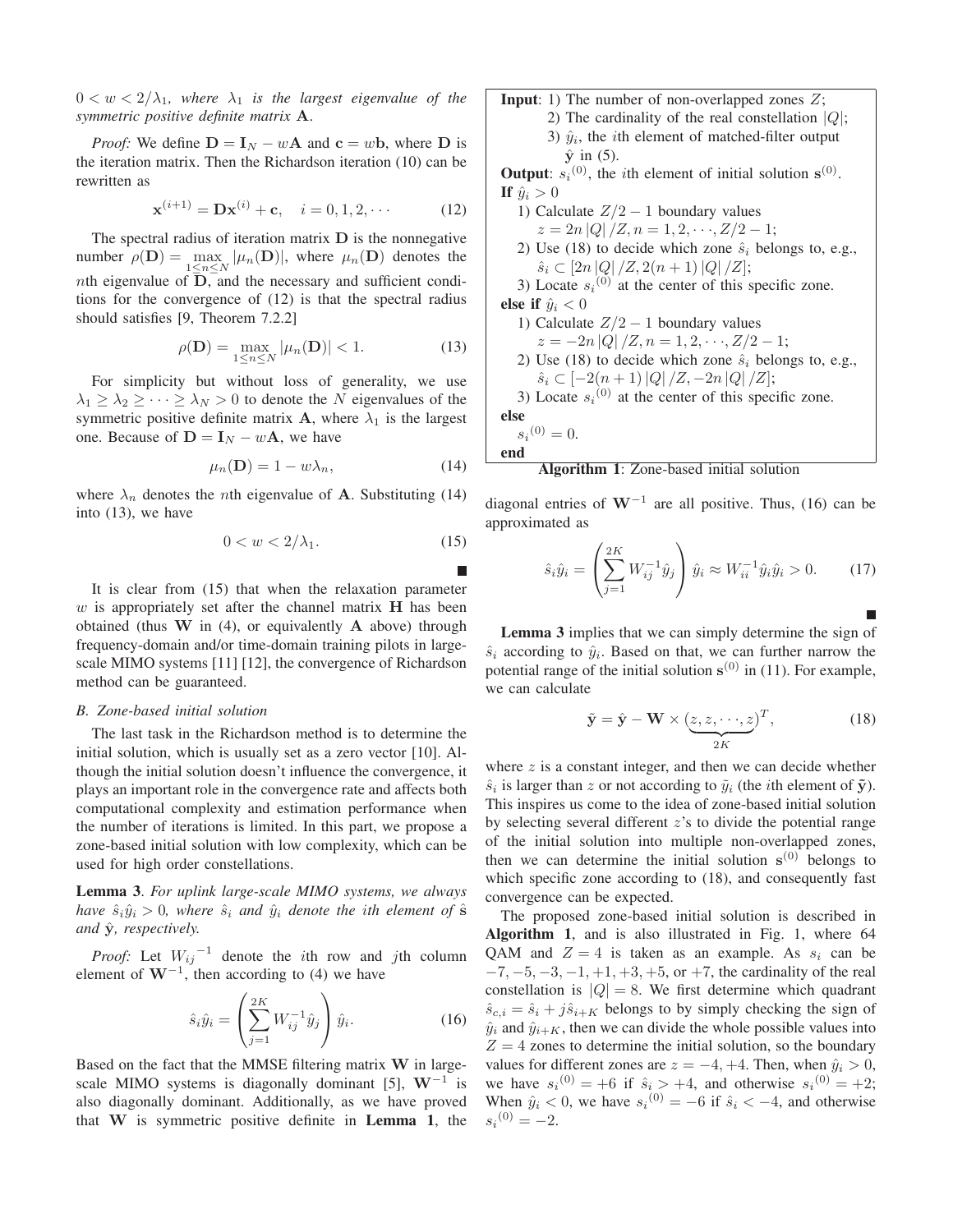

Fig. 1. Illustration of the zone-based initial solution to the Richardson method, where 64 QAM and  $Z = 4$  are considered.  $\hat{s}_{c,i}$  represents the *i*th element of the complex-valued estimate of transmitted signal vector **ˆs***c*.

We can observe from Fig. 1 that the distance between the conventional zero vector initial solution and the transmitted symbol is  $d_1$ , while the distance between the zone-based initial solution and the transmitted symbol is  $d_2$ , which is obviously shorter than  $d_1$ . The proposed zone-based initial solution provides a freedom of choice for the appropriate initial solution close to the final solution **ˆs**, which is crucial to ensure a fast convergence rate of the Richardson method, especially for high-order constellations like 64 QAM and 256 QAM. Note that although the regular square QAM is considered in this paper, the mechanism of the proposed zone-based initial solution can be easily extended to other modulations like APSK and non-uniform constellations [13].

#### *C. Computational complexity analysis*

The computational complexity in terms of number of multiplications, required by the computation of **W**−<sup>1</sup>, is analyzed in this part for clarity. The complexity of the proposed algorithm comes from two parts: 1) The Richardson method; 2) The zone-based initial solution.

TABLE I

| .<br>COMPUTATIONAL COMPLEXITY |                                                               |                                                                            |
|-------------------------------|---------------------------------------------------------------|----------------------------------------------------------------------------|
|                               | Conventional Neumann<br>series approximation<br>algorithm [9] | Proposed signal detection<br>algorithm with<br>zone-based initial solution |
| $i=2$                         | $8K^2 - 2K$                                                   | $8K^2 + 6K$                                                                |
| $i=3$                         | $8K^3$                                                        | $12K^2 + 8K$                                                               |
| $i=4$                         | $16K^3 - 4K^2$                                                | $16K^2 + 10K$                                                              |
| $i=5$                         | $24K^3 - 8K^2$                                                | $20K^2 + 12K$                                                              |

It can be found from  $(11)$  that the *i*th iteration of the Richardson method involves one multiplication of a  $2K \times 2K$ matrix **W** and a  $2K \times 1$  vector  $s^{(i)}$ , as well as one multiplication of a constant relaxation parameter w and a  $2K \times 1$ vector  $\hat{\mathbf{y}} - \mathbf{W}\mathbf{s}^{(i)}$ , thus  $4K^2 + 2K$  times of multiplications are required for each iteration. From (18), one can find that the zone-based initial solution only requires  $Z/2 - 1$  (where Z is the number of non-overlapped zones) times of multiplications of a  $2K \times 2K$  matrix **W** and a  $2K \times 1$  vector, where the  $2K \times 1$  vector is a multiplication of a constant and  $\mathbf{1}_{2N}$ . When  $Z = 4$  is selected for 64 QAM as shown in Fig. 1, the required number of multiplications is as small as  $2K$ .

Table I compares the complexity of the conventional Neumann series approximation algorithm [9] and the proposed algorithm based on Richardson method for signal detection. It is well known that the complexity of the classical MMSE algorithm is  $\mathcal{O}(K^3)$ , and Table I shows that the conventional Neumann series approximation algorithm can reduce the complexity from  $\mathcal{O}(K^3)$  to  $\mathcal{O}(K^2)$  when the number of iterations is  $i = 2$ , but its complexity is still  $\mathcal{O}(K^3)$  when  $i \geq 3$ . Since usually large value of  $i$  is required to ensure the final approximation performance (e.g.,  $i = 5$  as will be verified later by simulation results in Section IV), the overall complexity is still  $\mathcal{O}(K^3)$ , which means only marginal complexity reduction can be achieved. However, the complexity of the proposed algorithm is considerably reduced from  $\mathcal{O}(K^3)$  to  $\mathcal{O}(K^2)$ for any arbitrary number of iterations. Additionally, as the proposed zone-based initial solution is close to the actual solution, the Richardson method can converge fast to the final estimate. Thus, the required number of iterations to achieve a certain estimation accuracy becomes smaller, which means the complexity of the proposed algorithm can be reduced further.

#### IV. SIMULATION RESULTS

The simulation results of BER performance are provided to compare the proposed signal detection algorithm with the recently proposed Neumann series approximation algorithm in [9]. The BER performance of the classical MMSE algorithm with complicated but exact matrix inversion is also included as the benchmark for comparison. We consider a  $N \times K = 128 \times 16$  large-scale MIMO system employing the modulation scheme of 64 QAM, and the rate-1/2 convolutional code with [133*<sup>o</sup>* 171*o*] polynomial together with a random interleaver. We adopt Rayleigh fading channel model. At the receiver, log-likelihood ratios (LLRs) are extracted for soft-input Viterbi decoding [14]. For simplicity but without loss of generality, we set  $Z = 4$  for 64 QAM to select the initial solution to the Richardson method. Through intensive simulations, we find out that when  $N$  and  $K$  are fixed, the largest eigenvalue of the MMSE filtering matrix **W** is around a certain value. Accordingly we set the relaxation parameter  $w$ as 0.00645, which is appropriate to guarantee the convergence.

Fig. 2 and Fig. 3 show the BER performance comparison between the conventional Neumann series approximation algorithm [9] and proposed signal detection algorithm with different initial solution, where  $i$  denotes the number of iterations. It is clear that the BER performance of both the conventional Neumann series approximation algorithm and the proposed signal detection algorithm improves with the number of iterations increasing. However the proposed algorithm outperforms the conventional one when the same